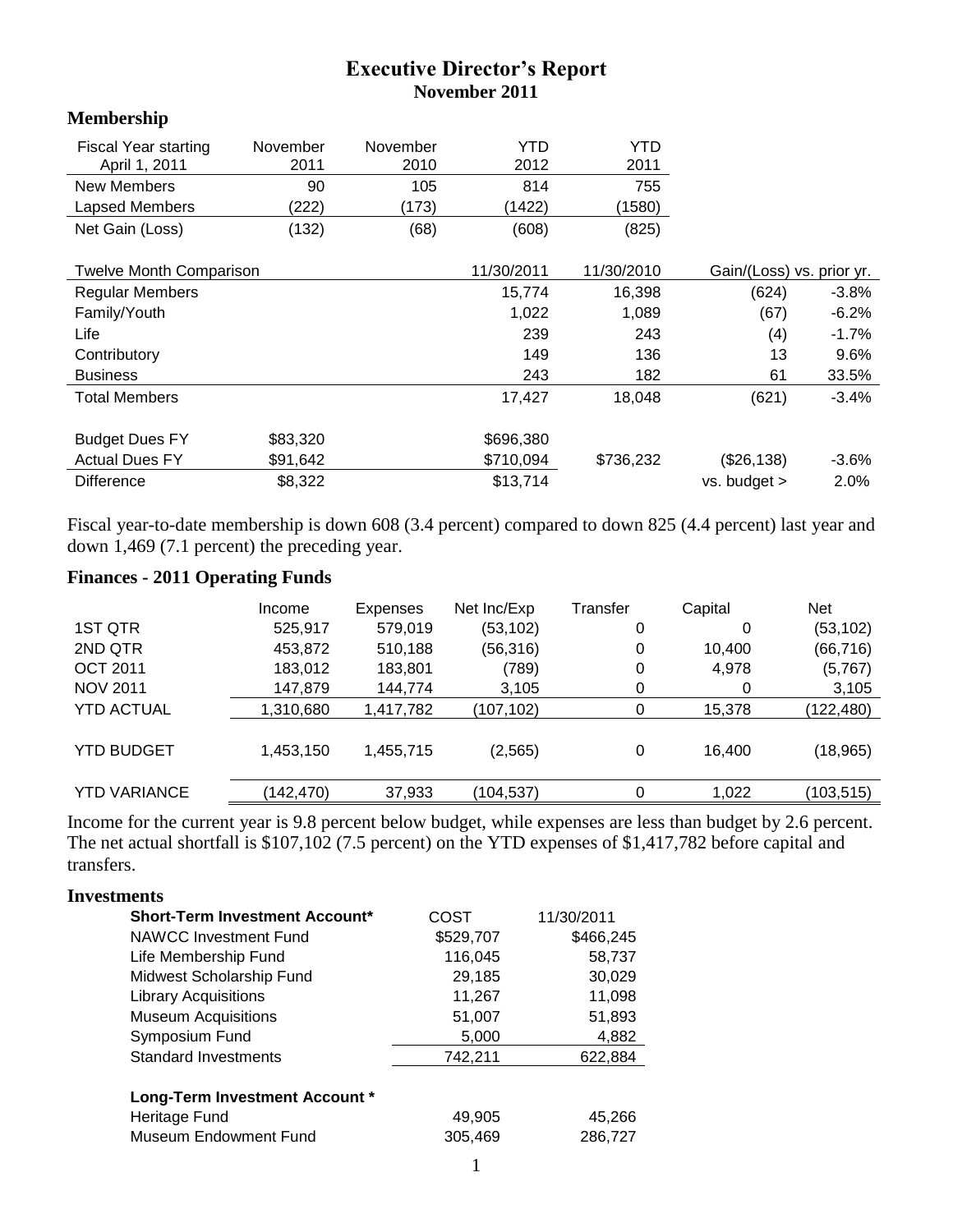| Museum & Library Investment Fund<br>Library & Research Center | 731,395   | 712,250   |
|---------------------------------------------------------------|-----------|-----------|
| Endowment                                                     | 88,453    | 88,703    |
| <b>School Endowment</b>                                       | 173,395   | 165,979   |
| <b>Pritchard Fund</b>                                         | 44,120    | 39,258    |
| Midwest Scholarship Fund                                      | 1,379     | 1,289     |
| Sub-total Long-Term Investments                               | 1,394,116 | 1,339,472 |
|                                                               |           |           |
| <b>Total Investments</b>                                      | 2,136,327 | 1,962,356 |
|                                                               |           |           |

\*Consolidated Long-Term funds balance-Individual named account balances calculated

The current values on investments reflect paper gains and losses due to market fluctuations. Because most of our fixed income investments are held to maturity, actual gains and losses will only occur at maturity or when an investment is sold.

#### **Development**

Regular donations total \$111,136 YTD versus \$105,776 for the previous year. Pledge payments YTD are \$11,500. In-kind donations total \$9,851 versus \$5,067 last year. In-kind donations do not include items donated for which the value is not determined. \$4,050 of the in-kind donations is for computer equipment through HP's employee matching gift program.

November chapter contributions: New England Chapter 8 - \$500 unrestricted

As of the end of November the 2012 Annual Fund Campaign has resulted in gifts totaling \$25,057 from 245 donors. This compares to \$11,624 from 97 donors last year when the annual fund mailing was mailed later than this year. These numbers are likely to be much closer by the end of December.

At the Board meeting at the beginning of December, the Development Task Force appointed in June presented their report. After reviewing the report, the Board decided to move forward with retaining professional fund counsel to prepare a case for support and determine the feasibility of a major endowment and capital campaign. The money to cover the professional fees for the fund counsel was pledged from the members of the Board and the observers present at the Board meeting.

#### **Information Services – Kevin Osborne, IS Director**

We have about 50,000 visitors to the Message Board every week. That's 2.6 million per year. This number of visitors to the website is taking its toll. It has been so busy that frequently it won't allow people to access it. This is a good problem in one way (popularity) but a problem nonetheless as people get frustrated and may stop using the website. We are seeking to address the problem by purchasing and installing a server to host and run the MySQL database, which is the engine that drives the Message Board. We also are planning to install a Barracuda Backup Device at the co-location to efficiently and reliably back up the servers that we host there.

We have upgraded and installed three computers at the School. All three PCs are now running Windows 7 and Office 2010. We have also updated the two PCs our accounting department uses along with the two computers used by our Communications Director and his assistant. All told, we now have 22 of 29 PCs running Windows 7 and 14 PCs running Office 2010. Not all the PCs will need to run Office so we have 12 additional PCs to update to Office 2010.

We have ordered 12 new copies of Office 2010 from TechSoup for \$31 each and 5 copies of Windows 7 Professional for \$12 each. The total cost was \$432 while the total retail value is \$10,630. The total value includes Microsoft's Software Assurance, a program that for a fee (free for us) allows our Association to update to a newer version of the program within any two-year period. For instance, last year we purchased and installed 10 copies of Office 2007. With Software Assurance we were able to upgrade (at no charge) the 10 copies of Office 2007 to Office 2010. According to the TechSoup website, the NAWCC has received to date, a total \$36,362 (fair market value) worth of Microsoft software for a fraction of the cost.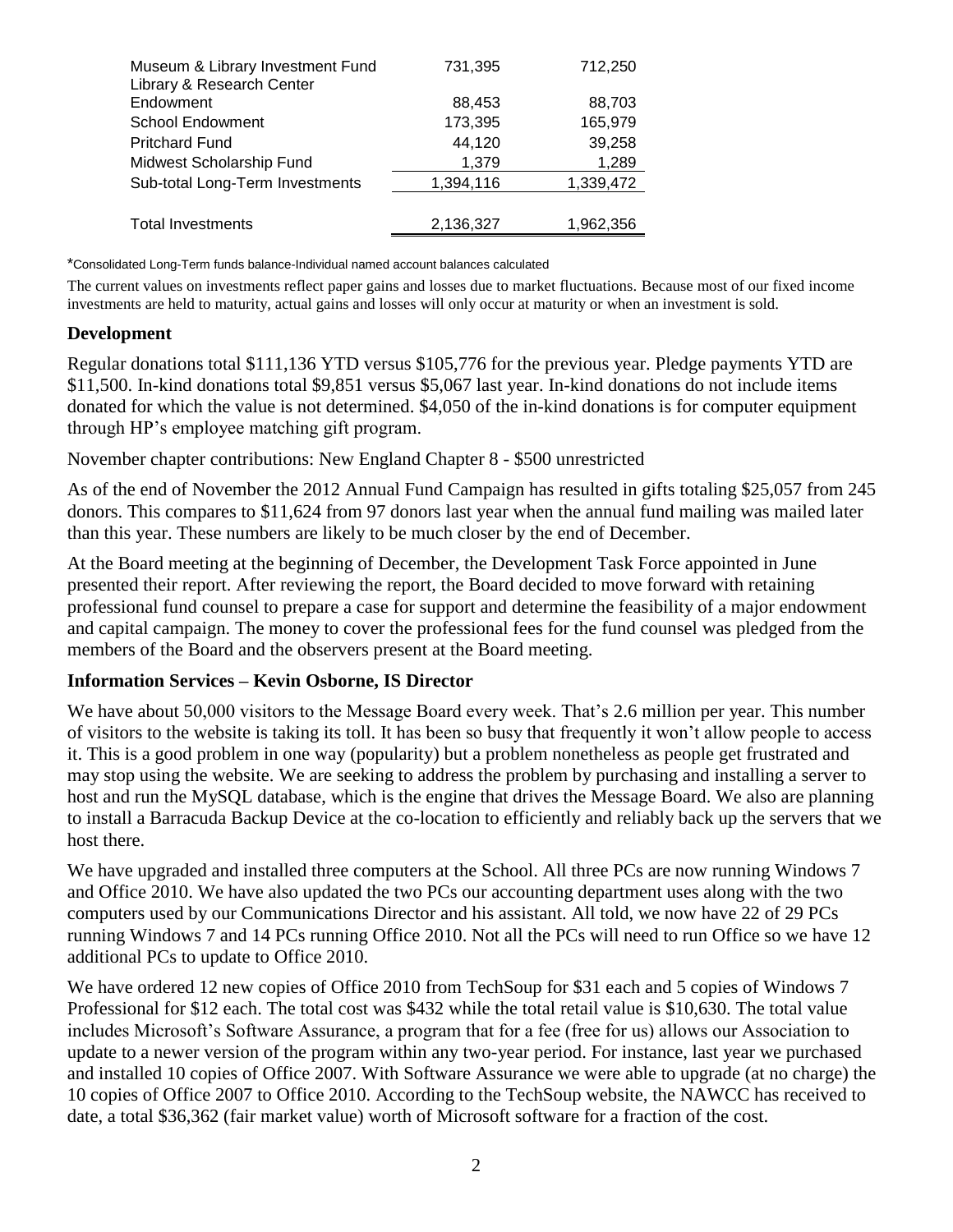George Kabacinski has again offered us access to the HP Gifts in Kind program. This time we have requested a laptop for the Museum, computers for the Library and the Curator, two LCD monitors and a small color printer. This is over \$4,000 worth of donation to the NAWCC. Thank you, George!

A computer was installed in the new classrooms and the 32-inch flat panel display from the School was also installed and connected to the computer so the class can view whatever is displayed on the PC.

## **School of Horology – Jim Michaels, School Director**

The School has received six enrollment agreements for our new program starting in June of 2012.

Current classes:

Jim Michaels, Watch Program W-700: Wristwatches ends 12/16/2011, Students - 6

Al Dodson, Clock Program C-800: Platform and Lever Escapement Clocks ends 12/16/2011, Students - 4

These are the last classes for 2011

For the first time in the W-700 class, the students have all had the opportunity to work on Bulova 218 Accutrons. This will become part of the class as long as parts can be obtained.

School information packets to over 400 military installations are in the process of being sent out.

Several donations of watches have been received for student training this month.

The service center is still accepting repairs. The service center is receiving a steady supply of jobs including wristwatches, pocket watches, and clocks. Gross repair sales are approaching \$10,000 per month. Repair receipts April-November were \$55,305, compared to \$27,253 for the same period last year.

## **Museum/Library – Noel Poirier, Museum Director**

The Museum's admission revenue for November was \$4,356. Visitation for November was 1,088, including 42 NAWCC members (3.9 percent). NAWCC Store sales for November were \$3,094. November 2011's visitation exceeded the month's average visitation for the last five years. The Museum continues its partnership with the Turkey Hill Experience attraction, to date having sold over 850 joint tickets combined. The Turkey Hill Experience also is marketing the Museum's school group and adult group tour offerings. The Museum Director finalized the Museum's five-year strategic plan for presentation to the NAWCC Board of Directors at their December meeting.

The Museum's online searchable collection database recorded 2,620 searches via the database's website. The Museum Director and the Executive Director conducted on-site interviews with potential Library Supervisor candidates. A candidate was selected for the position and the candidate accepted the position on November 30. She will start at the beginning of January. The Museum Director continues to review applicants for the Gallet Guest Curator of Wristwatches position, with the hopes of offering that to a suitable candidate in December. The Museum generated a list and will present a substantial number of objects to the Museum Collections Committee for accession in December.

The Museum continues to make loan requests to institutions and individuals for objects for the 2012-2013 exhibit season highlighting timekeeping in sports and the personal timepieces of fighting men and women. A request will be made to NAWCC members regarding the possible loan of items for the exhibits as well. The Museum Director will begin in December to make arrangements for the return of items loaned for the Clockworks exhibit following its close at the end of 2011.

The Museum and Library received the information requested for the Hamilton Watch collaboration project and has begun working on our contribution to the project. Assistance will be principally providing information on various Hamilton wristwatches as well as graphic material for a website and exhibits. The Museum Director is beginning the process of redeveloping the Museum Timepiece adoption program to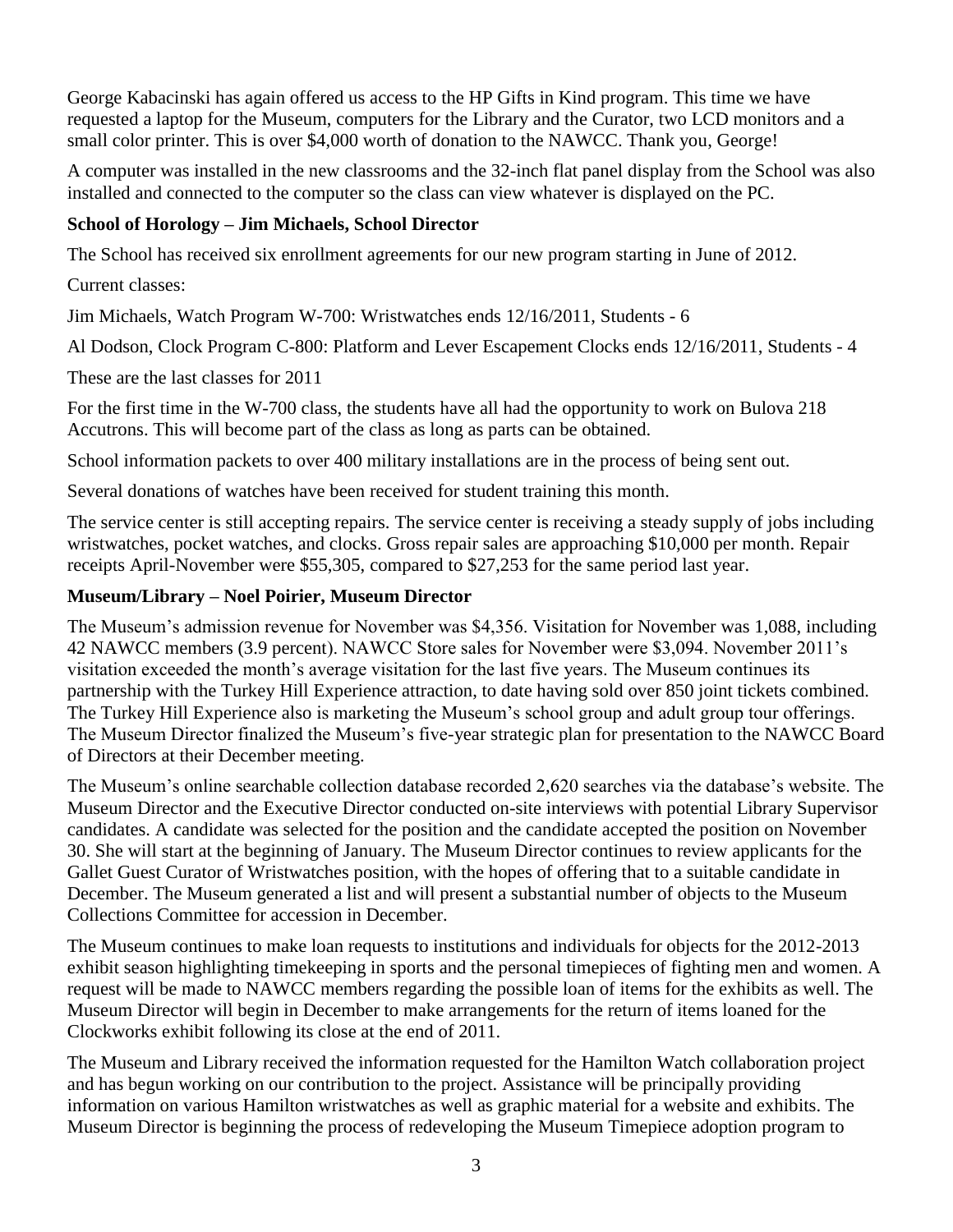make it possible for more individuals to adopt timepieces while still offering opportunities for Chapter donations as well. The Museum Director also will be sending a mailing to numerous local business leaders and corporations to solicit support for the Museum and the Library through the Museum Business Timekeeper Program.

The Library had 127 visitors for the month and loaned 199 items; 122 research and reference questions were answered, 430 items were donated, and 5 acquisitions were made.

# **Education/Volunteers – Katie Knaub, Education Director**

We held several school group programs during the month, including a private sleepover for a scout group. We made the revisions to the valuation course(s) material per the instructor's changes. We also prepared the new classroom space in the lower level of the Museum for use for the last workshop for the year. The new space was received well by the students and the instructor.

For the School of Horology we attended two webinars for financial aid: one on the gainful employment regulations and the other on updates to the direct loan program. We continue to take these webinars as they are offered so we keep current in federal regulations for student funding. We researched all student records from 2006 to the present and entered the records into the gainful employment website per new federal regulations.

Volunteers: We met with our exhibits intern for the spring to complete the necessary paperwork for the college. We also gave a presentation on volunteering to the Columbia High School students as part of Comcast Connect the Dots program. The program was attended by over 150 local students who have to complete community service hours as part of the graduation requirements. We placed a new volunteer in the Museum Store. Total Volunteer Hours for November: 532.75

We held our annual Homeschool Day program with 122 participants. The event continues to grow, and we had several families who were repeat visitors to this program. We prepared material for our holiday Make a Clock workshop and visit with Santa Claus in December, and we continue to refine programs for 2012.

#### **Publications - Diana De Lucca, Editor**

Projects and activities noted below were completed in November 2011.

The January *W&C Bulletin* was sent to the press on November 29. The January issue includes eight articles, the results of the 2011 Crafts Competition, and a Q&A featuring Tom Spittler and Chris Bailey discussing their new book, *Clockmakers and Watchmakers of America by Name and by Place*, which is offered for sale in the January issue of *Mart & Highlights*. Articles for future *Bulletin*s continue to be received, reviewed, peer-reviewed, and processed.

Custom emails, Constant Contact group emails, and letters were sent to Regionals, auction houses, and members to encourage advertising in the January *Mart & Highlights* issue.

The December *eHappenings* featured a listing of all October advertisers, with additional content added for several advertisers who made commitments to advertise in the January 2011 issue. Potential advertisers were called from the database created by Elise through research of other horological publications. Fifteen media kits were sent to prospects who expressed interest in advertising.

Seventy-five copies of the Spittlers/Bailey index are expected at the Museum Store by the end of December.

Richard Watkins' *Watch Collecting* book is finished and will soon be sent to Richard for his final review.

Page designs for Balcomb's *Clock Book* were finalized.

Watchdig.org continues to consume staff time; currently all posts on the site are being tagged for future searching. Fifteen new posts were added to the site since the last monthly report.

An eCard utility was installed on nawcc.org website by Markus Harris, and Publications provided graphics. Designs for a new online donor area were created and reviewed. The Join Page was addressed; a prototype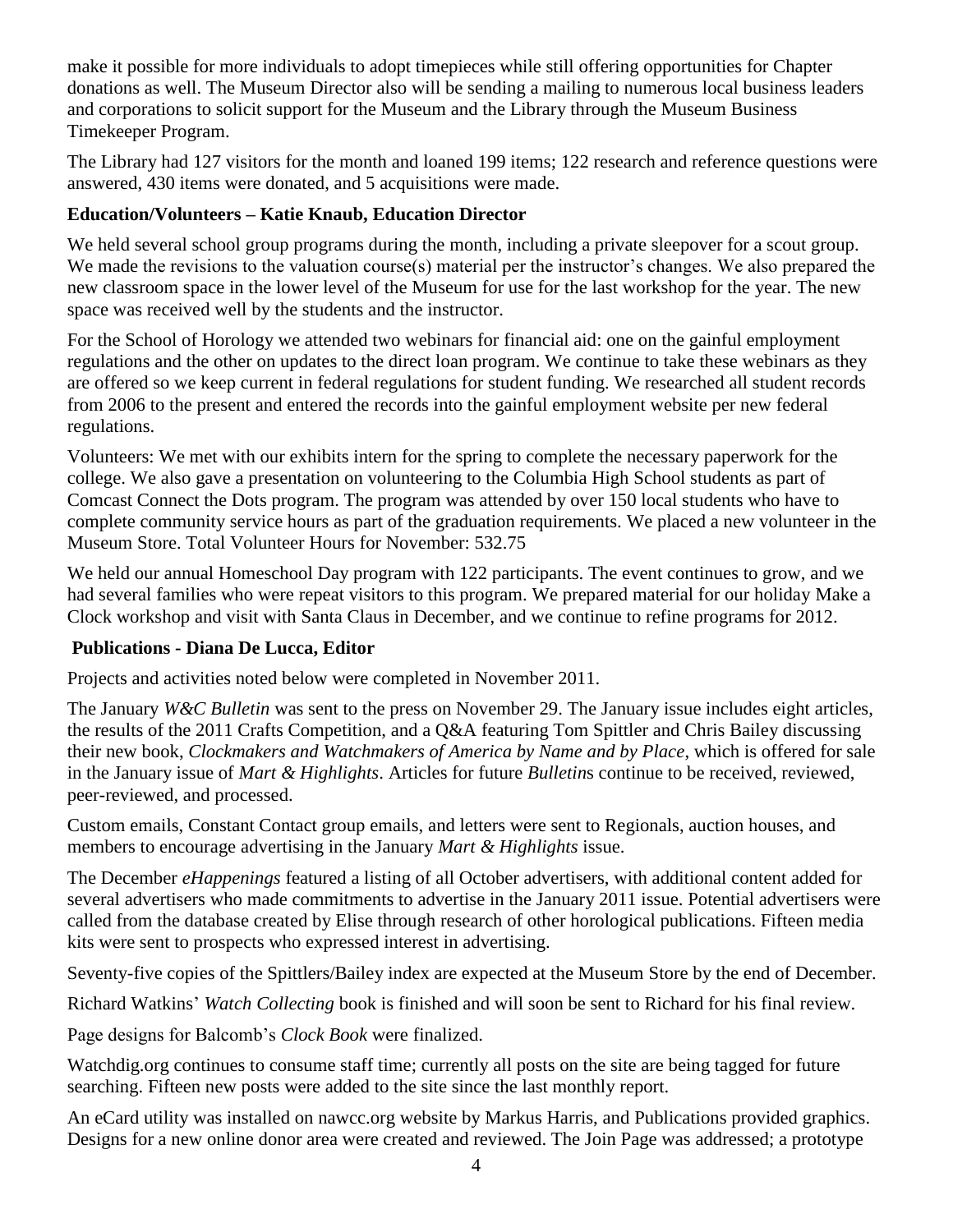was created with Bismarq design software. Problems were encountered merging the 2011 *W&C Bulletin* index with the main index and Tom McIntyre was asked to help.

Press releases, *eHappenings*, etc., were proofed and copyedited as received. A holiday card was designed and mailed from the printer to NAWCC donors. Staff evaluations were completed. Several versions of Annual Appeal letters were created. A report was prepared for visiting Board members.

# **Communications – Markus Harris, Communications Director**

Communications adjusted and maintained NAWCC websites and online resources, provided technical advice and individual customer service via phone and email. Printed, mailed, and invoiced newsletters for Chapter 1, Chapter 3, and Chapter 11. Sent email newsletters and targeted Constant Contact mailings on various topics including Regional and area chapter events, supported Chapters 1 and Chapter 66. Developed and mailed out press packets for November Calendar of Events, December Calendar of Events, and Santa's Visit. Printed posters and flyers for Santa's visit to be mailed to Lancaster and York library systems, local businesses, and Luthercare. Contacted Larry Alexander (*Lancaster News*) and Lori Badders (*York News*) for assistance in promoting Enlisting Time exhibit. Developed and formatted special December edition of NAWCC *eHappenings* Internet newsletter. Mailed Association and School promotional information to Tulsa chapter as requested.

Communications and Special Events planned in-house catering for BOD event, arranged floral rental for Santa backdrop and dealt with Interiors and Musser's for materials (Santa's Visit event), developed menu and took reservations for Staff Christmas luncheon, completed support of BOD event (including setup and breakdown) for first week of December. Confirmed and coordinated final details for the BOD event at Loxley's and the Symposium.

## **Facilities – Chuck Auman, Controller**

In the month of November we were presented with several boiler problems. The air damper for the boiler room was not operating correctly and needed to be repaired, the sight glass and seals were replaced, and the boiler blower motor burned up and needed to be replaced. The boiler blower motor left us without heat for a day. The repairs cost over \$1,800.

While the Board of Directors was in Columbia, the heat exchanger for the heating system failed. The replacement cost for this unit is \$4,434 and was approved as a new capital item for this fiscal year. It is scheduled to be replaced in December. We also had a leak in one of the main water lines, which we fixed in early December.

I received a quote to clean up the leaves around the property for \$300. Instead of spending the money, I cleaned up the leaves on two different Saturdays mornings. I am looking for a part-time maintenance person to help with the outside work and snow removal. We now have a volunteer that is doing some of the inside maintenance work.

#### **Admin/Other**

In the personnel area we have hired Sara Butler Dockery as Library Supervisor to start in January and Linda Grossman part-time in Member Services to start December 19.

The 4sale website is getting about 3,500 visitors a month, of which almost 3,000 are unique visitors, and the site has over 1,750 registered users. The number of items listed is still on the light side with 50-70 items usually available. The use of the auction function is increasing with more for sale items being listed under auctions than classifieds. Visits to the School of Horology website are up 13 percent over last year. Visits to the main nawcc.org website are slightly ahead of the prior year with over 470,000 visitors a year.

All the chapters in the IRS Group Exemption application agreed to change the application from 501c3 charitable organization to 501c7 social and recreational club per the recommendation of the IRS. Materials were sent on November 28, and subsequent contact resulted in a request for clarification on two matters that